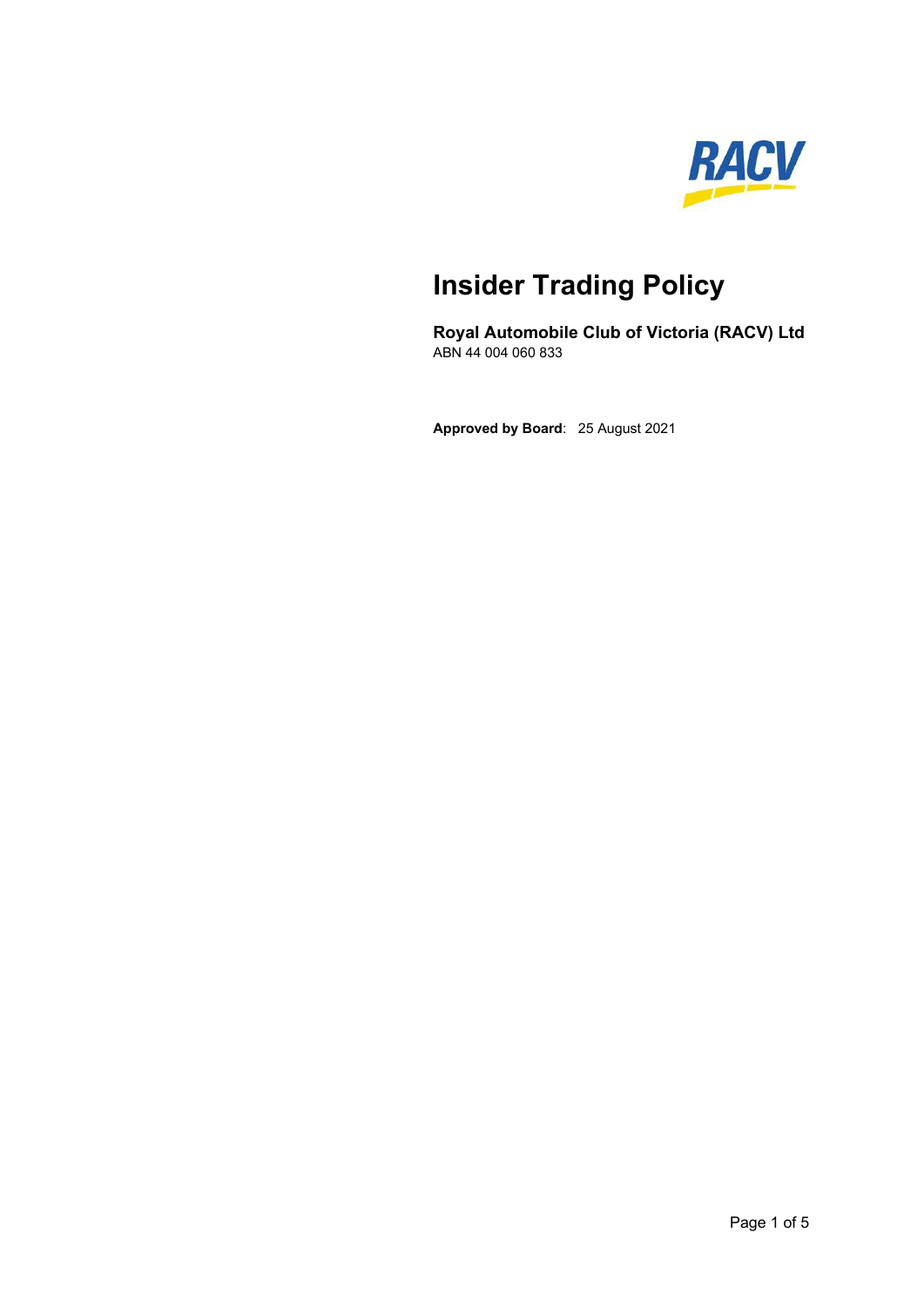# **INSIDER TRADING POLICY**

# **1. PURPOSE**

- 1.1 The purpose of this policy is to describe the responsibilities of those who may be a Recipient of Inside Information about trading in securities of public trading companies.
- 1.2 Recipients not only need to comply with this policy but also with applicable laws, particularly Insider Trading laws, a summary of which is available from the Company Secretary.

#### **2. SCOPE**

2.1 This policy applies to all Recipients at RACV who are exposed to Inside Information.

#### **3. TRADING IN SECURITIES**

- 3.1 A person who possesses Inside Information about any entity's Securities (as defined) is prohibited from trading in those Securities under Insider Trading laws and this applies even where the trade occurs within a permitted Trading Window. If in doubt of the interpretation of Inside Information Recipients, enquiries should be made with the Company Secretary before trading any entity's Securities.
- 3.2 Recipients may only trade in Securities of public trading companies during a Trading Window.
- 3.3 In the case of IAG Securities, Recipients may only trade during the IAG Trading **Windows**

IAG Trading Windows:

Each window is a four-week period commencing on the date which is one ASX Trading Day after the following events:

- The half year results announcement;
- The final results announcement:
- The annual general meeting and;
- The IAG Board at its discretion may designate additional Share Trading Windows (e.g. following the issue by IAG or an IAG subsidiary of a prospectus or in a period of enhanced disclosure).
- 3.4 Each Recipient remains responsible for: observing the Trading Windows; not disclosing any Inside Information to a Close Associate or any other person; and compliance with applicable laws and this policy.
- 3.5 This policy does not apply to indirect trading as part of a portfolio managed by a third party while the Recipient is not in a position to influence the portfolio investments.

#### **4. ROLES AND RESPONSIBILITIES**

- 4.1 **The RACV Board** has the responsibility for approving this policy;
- 4.2 **The President and Chairman** may consent to trading outside of a Trading Window due to Exceptional Circumstances.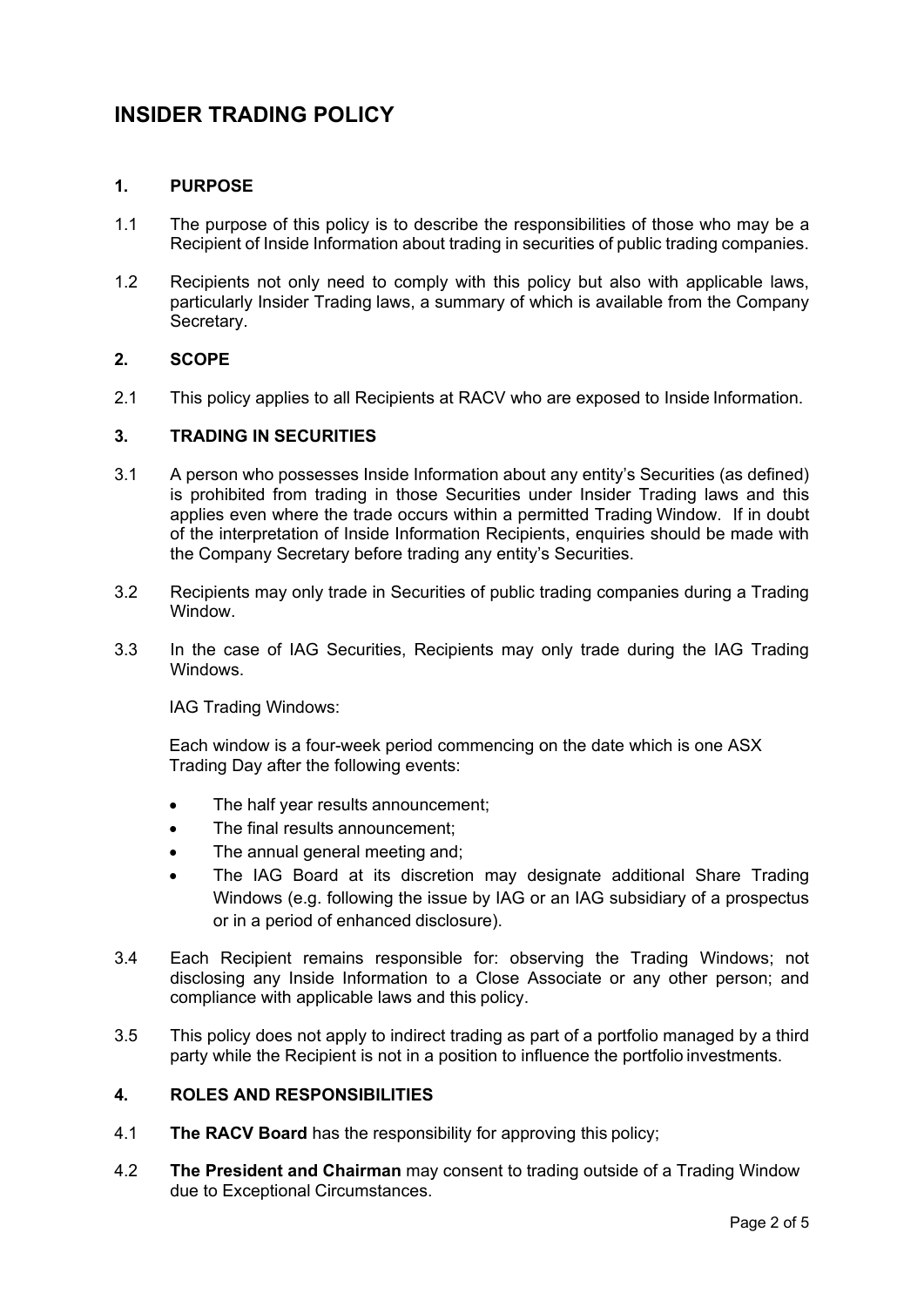- 4.3 **The Company Secretary** has the responsibility to:
	- **a)** Maintain appropriate records to give effect to this policy;
	- **b)** Maintain a system for recording and reporting of a Recipient's trading outside of the Trading Windows and of IAG's Trading Windows; and
	- **c)** Oversee the compliance with the Insider Trading Policy.

# **5. BREACHES OF THE LAW AND POLICY / PENALTIES**

- 5.1 Disciplinary action under the Directors Code may result from breaching this policy
- 5.2 Insider Trading is a criminal offence and may result in severe Penalties under the Insider Trading laws and the Corporations Act.
- 5.3 Liability for Insider Trading is strict and so is the requirement to comply with this policy. In considering the consequences of breaching this policy, the purpose or motive for the dealing is irrelevant. It is also irrelevant whether anyone benefitted from the dealing or that their transaction had no connection with the Inside Information (eg. If the transaction had been planned for the same time prior to acquiring Inside Information).
- 5.4 Any breach of this policy must promptly be notified to the Company Secretary.

# **6. RELATED POLICIES AND DOCUMENTS**

- RACV Code of Conduct
- Board Charter
- Employment Contracts
- Directors Code of Conduct
- IAG Group Security Trading Policy

#### **7. DEFINITIONS**

#### See **Appendix A**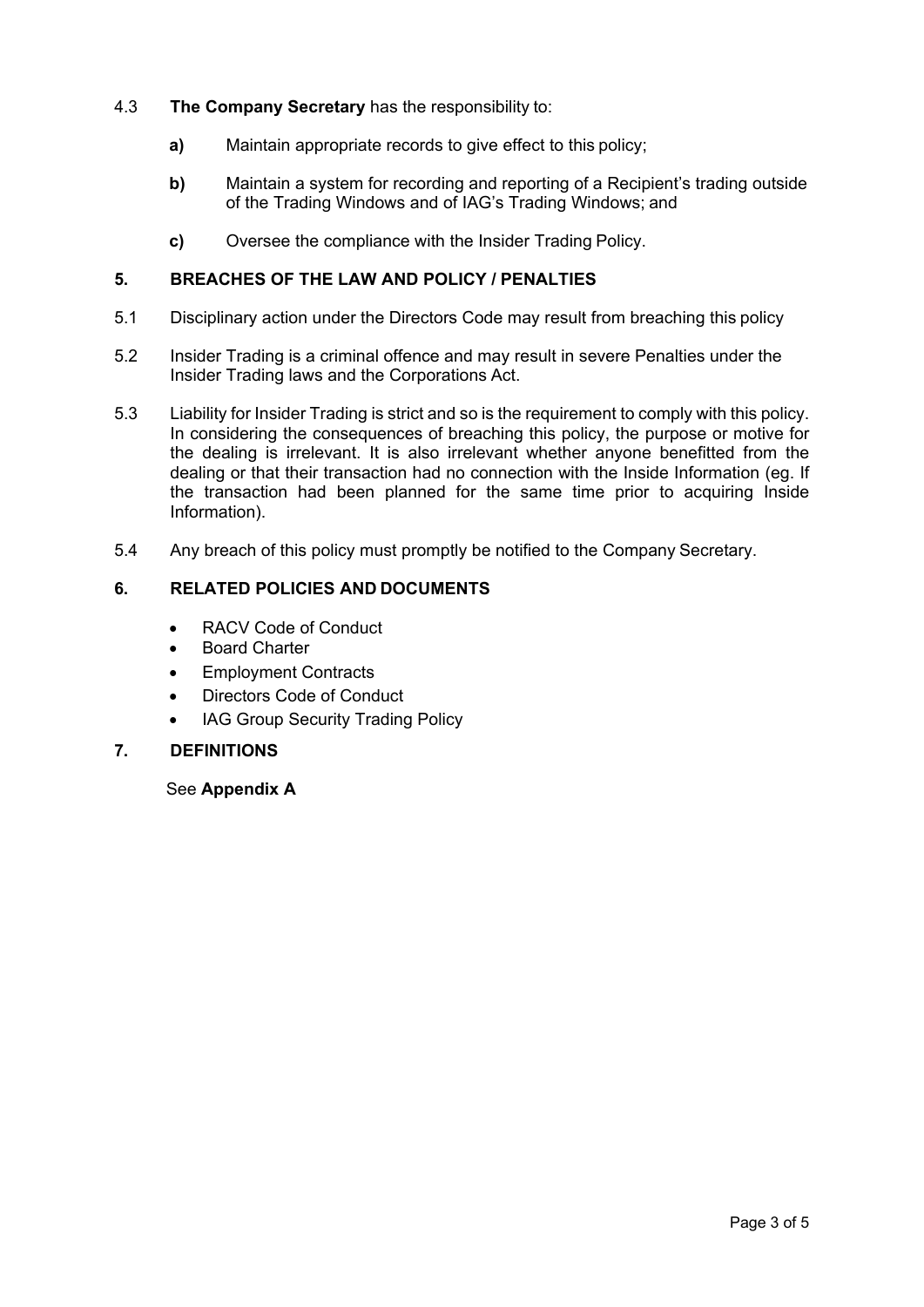# **APPENDIX A**

#### **DEFINITIONS**

**Close Associate** in relation to a Recipient means:

- **i)** a family member of that Recipient who may be expected to influence, or be influenced by that Recipient in his or her dealings with a publicly trading company (this may include a Recipient's spouse, de facto partner and children who live at home, the children of the spouse or de facto partner who live at home, or dependents of that spouse or de facto partner, or any other family members of the Recipient); and
- **ii)** a company, trust or other entity which is controlled by that Recipient (whether alone or jointly with any other Close Associate).

#### **Exceptional Circumstances** include:

- Severe financial hardship;
- Compulsion by court order or court enforceable undertaking (for example, a bona fide family settlement); or
- Some other overriding legal or regulatory requirement to transfer or accept transfer of Securities.

**IAG Securities** means: Insurance Australia Group Limited Securities that are listed on the ASX, any options issued by IAG or any of its subsidiary entities and any options, rights debentures, derivatives or other financial products related to IAG which are covered by the insider trading provisions of the Corporations Act.

**Inside Information** means: Information that is not generally available and, if it were, that a reasonable person would expect to have a material effect on the price or value of Securities. That is, the information would or would be likely to influence persons who commonly acquire financial products in deciding whether to trade in Securities.

Examples of Inside Information in respect of Securities include:

- Consideration by a trading company of a major acquisition or disposal of an asset/s;
- Material changes in the trading company's actual or forecast financial condition or business performance.
- A change in executive management or to the composition of the Board;
- A proposed dividend or change in the trading company's dividend policy; and
- A proposed share issue, return of capital or other significant capital transaction.